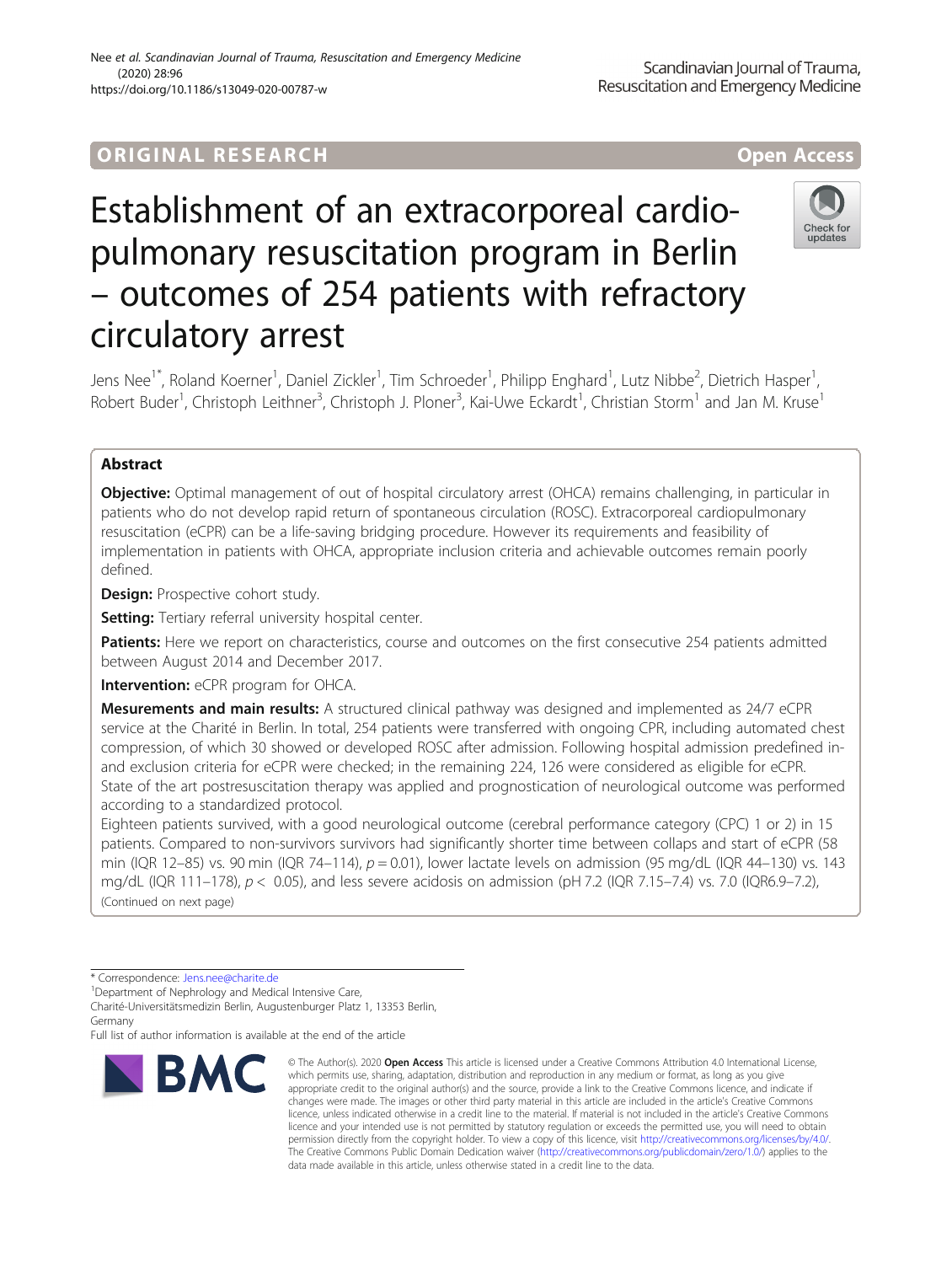# (Continued from previous page)

 $p$  < 0.05). Binary logistic regression analysis identified latency to eCPR and low pH as independent predictors for mortality.

**Conclusion:** An eCPR program can be life-saving for a subset of individuals with refractory circulatory arrest, with time to initiation of eCPR being a main determinant of survival.

Keywords: eCPR, Refractory cardiac arrest, Extracorporeal life support

# Introduction

The prognosis of out of hospital circulatory arrest (OHCA) remains poor even in countries with well established emergency medical service (EMS). However, a certain proportion of patients is refractory to advanced cardiac life support (ACLS) and the chances for a return of circulation (ROSC) decline with resuscitation time [[1\]](#page-8-0). In such inevitably fatal cases extracorporeal CPR (eCPR) using veno-arterial exracorporeal membrane oxygenation (ECMO) can provide life-saving bridging and enable identification of the course of circulatory arrest and causal therapy. Current guidelines, which fail to clarify ideal inclusion and exclusion criteria, recommend the invasive and aggressive approach of eCPR for very specific cases, and emphasize the necessity of a highly trained team [[2\]](#page-8-0).

In this setting we have implemented an eCPR pathway at the Circulatory Arrest Center (CAC) of the Charité-Universitätsmedizin Berlin (Campus Virchow Klinikum) in 2014. After intensive skill training of the staff and establishment of standardized procedures, the EMS was offered the opportunity to transfer patients without ROSC during ongoing CPR to the center for potential rescue eCPR.

The aim of the current analysis is to describe our experience and patient outcomes and to identify characteristics associated with good prognosis in patients started on eCPR.

# Materials and method

We performed a retrospective analysis of the routine clinical data from 254 patients admitted to our center during ongoing CPR for eCPR between August 2014 and December 2017. The local ethics committee has approved this analysis.

# Intensive Care Unit (ICU) setting

The eCPR programm was established at an interdisciplinary medical intensive care unit (ICU) with a patient capacity of 24. After establishment of a CAC, an eCPR (veno-arterial ECMO) program was implemented. A 24/ 7 telephone hotline was established for the EMS to directly reach the intensivist on duty in the CAC and to announce transfer of a patient under CPR. A short checklist was used to obtain important information from the EMS (time of ongoing CPR, location, use of a mechanical chest compression device for transport, initial rhythm, patient age (frailty), prior history, bystander CPR) during the notification call. The final decision whether or not to transport the patient under ongoing mechanical chest compression was left to the EMS team on scene. Within a preparation time of 5–10 min the eCPR team was ready to accept the patient on the ICU.

# eCPR team

The team was availabale 24/7 and comprised at least one consultant (leader of CPR team), an attending physician (pump operator, supervisor), an intensivist (responsible for cannulation) and a physician in ICU training. In addition three nurses specialized in intensive care were part of the team. We implemented local standard operating procedures with detailed workflow for the team during eCPR. The team had extensive skill training with a full-scale simulator (manikin) for simulation of admission, CPR, ultrasound-guided vessel cannulation, and priming and start of the eCPR pump. Standard operating procedures also defined the position of each team member in the intervention room and his or her personal tasks and responsibility at any time (Fig. [1](#page-2-0)).

# eCPR procedure

Upon EMS arrival, one team (physician in ICU training and nurse) was responsible for patient ventilation, administration of epinephrine and other drugs, monitoring, and defibrillation if indicated, all according to current ACLS guidelines. A focused clinical examination and transthoracic echocardiography was performed.

Taking the first blood gas analysis, the whole team decided together during a short time-out whether to start eCPR or to cease CPR according to the exclusion criteria for eCPR. Patients were excluded from eCPR if cardiac arrest was not witnessed, no bystander CPR was performed, the patient had active malignant disease or was frailty, the presumed time to eCPR exceeded 90 min, the EMS team used no mechanical compression device for transport, a technical impossibility for cannulation (diameter of the vessels) or existence of critically bleeding (e.g. esophageal bleeding, see Table [1\)](#page-2-0).

At the time of eCPR decision, the coronary angiography team was informed. The ICU specialist and the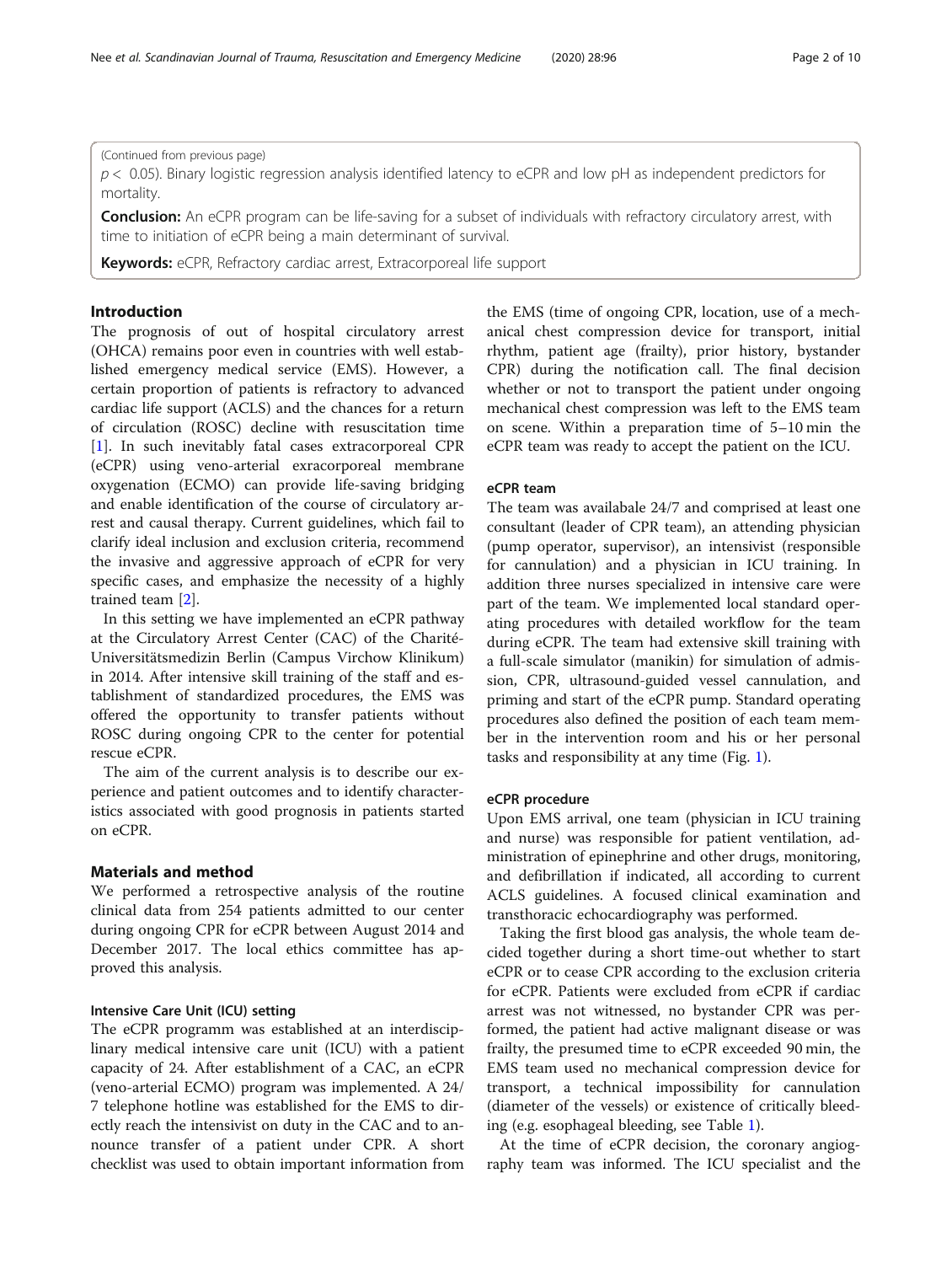<span id="page-2-0"></span>

other two nurses were responsible for obtaining vascular access to the femoral vessels under ultrasound guidance. Cannulation of the femoral vein and artery was performed with 15–17 French (artery) and 23 French (vein) catheters, respectively. Following cannulation eCPR settings comprised a minimum blood flow of 3 L/min and a minimum gas flow of 3 L/min. After connection of the device to the patient, the automated CPR device was removed and eCPR device settings were adjusted. Via ultrasound guidance, a standard arterial blood pressure catheter was placed into the right radial artery to measure pressure generated by the laminar pump flow and to calculate oxygen extraction.

To reduce the risk of catheter-associated infections after cannulation, a standardized antibiotic regimen (carbapenem and glycopetide) was initiated in all patients.

| <b>Table 1</b> Checklist - Inclusion Criteria for eCPR in our Center |  |
|----------------------------------------------------------------------|--|
|----------------------------------------------------------------------|--|

EMS: Cardiac arrest is witnessed Bystander CPR No active malignant disease No frailty The presumed time to eCPR less than 90 min CAVE: Use of mechanical compression device (mandatory for transport) Additionally after admission in hospital: Technical possibility for cannulation (diameter of the vessels) No critically bleeding

# Diagnostic procedures

After ECLS initiation, patients with a suspected cardiac cause of arrest underwent immediate coronary angiography and, if needed, rescue percutaneous coronary intervention (PCI).

If a myocardial infarction was ruled out, a CT scan was initiated for further examination.

In approximately half the cases a brain CT and trauma sequence were performed as well to rule out intracranial hemorrhage (ICH) or severe brain edema.

# Postresuscitation care

Postresuscitation management was conducted, including targeted temperature management at 33 °C for at least 24 h followed by a slow warming with  $0.25 \degree C/h$  in all patients. Cooling was started as soon as possible after ECMO-implantation regardless wether patients developed ROSC or not. Blood temperature was influenced within the external circuit. A bladder pressure probe was installed to monitor for abdominal compartment syndrome. Patients regaining ROSC were weaned from the eCPR pump according to our local protocol.

# Prognostication of neurological outcome

Neurological prognostication followed a local standard protocol, in line with current guidelines for prognostication in post cardiac-arrest patients [[3\]](#page-8-0). In addition we made a routine CT scan as a part of the neurological outcome assessment such as determination of the grey – white matter ratio or other signs of hypoxic brain damage 72 h after arrest at the earliest. Outcome was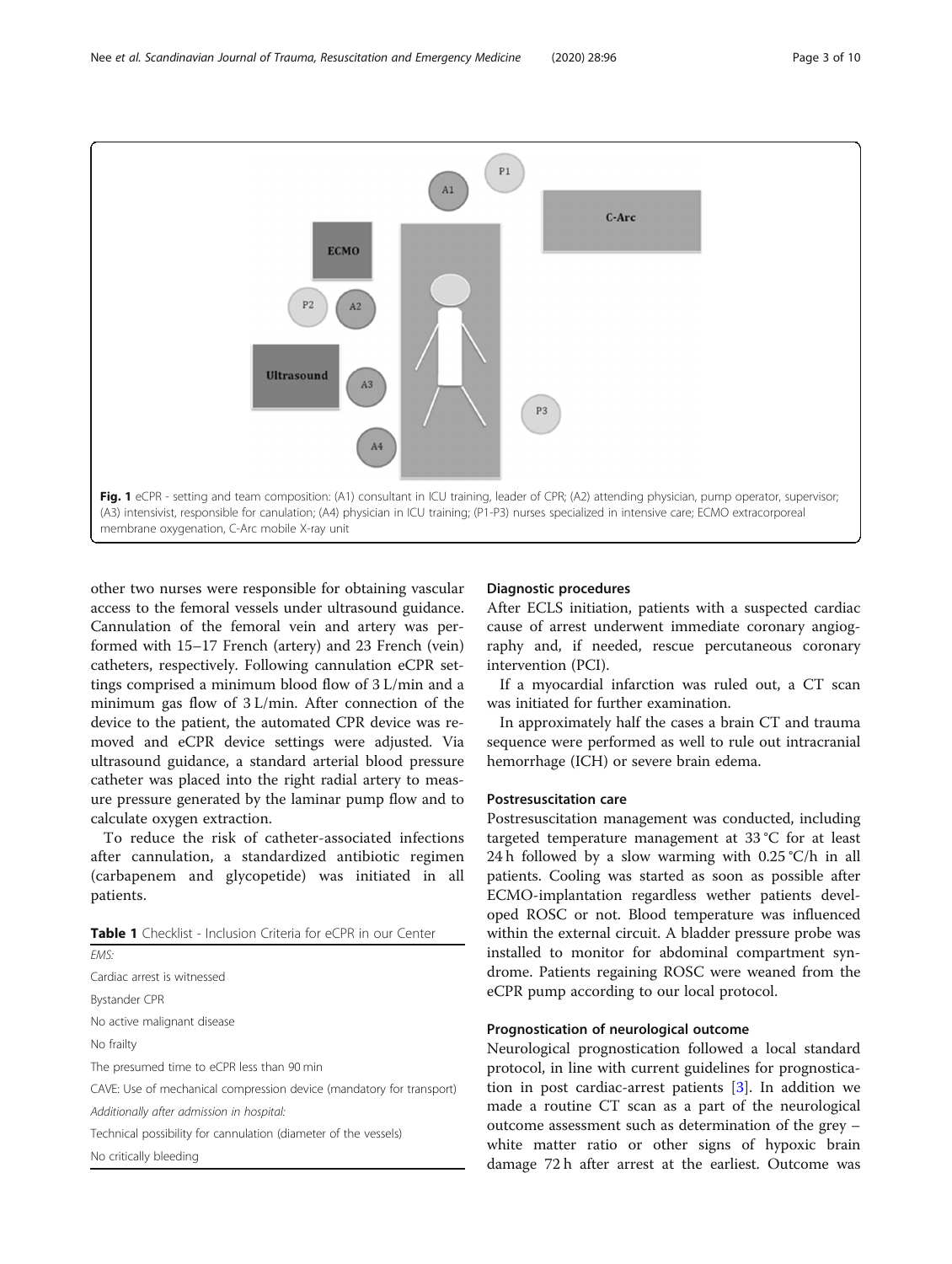assessed at discharge by using the Pittsburgh Cerebral Performance Category (CPC). In the subgroup of patients being discharged, subsequent mortality was assessed using the online registry of Berlin citizens.

# Withdrawal of treatment

In patients with severe brain edema and evidence for poor neurological outcome eCPR was withdrawn or subsequent intensive management was ceased after discussion with the family.

# **Statistics**

Results are given depending on their scale in proportions (%), median with 25–75% quartiles (interquartile range [IQR]), or arithmetic mean with 95% confidence interval (95% CI). Statistical significance was tested using twotailed Student t test, Wilcoxon-Mann-Whitney test, or Fisher exact test, as appropriate. A  $p$ -value of less than 0.05 was considered statistically significant. Binary logistic regression analysis was used to identify independent predictors for mortality. Kaplan-Meier analysis was used for the 12-month follow-up. All analyses were performed with SPSS (IBM® SPSS® Statistics version 25).

# Results

Between August 2014 and December 2017, a total of 254 patients were admitted for eCPR mainly via EMS under ongoing mechanical CPR. Most patients suffered from

out of hospital caridac arrest, a minority of 50 patients had refractory in house hospital cardiac arrest and were admitted on ICU via the hospital resuscitation team. Of those 30 patients showed or developed ROSC during the admission procedure. In 128 of the remaining 224 patients, the decision was made to initiate eCPR, whereas treatment was withdrawn in 126 patients. In two patients eCPR could not be initiated due to technical reasons (Fig. 2).

# Patient characteristics of admitted patients

Table [2](#page-4-0) shows detailed characteristics of the 224 patients admitted under ongoing resuscitation who had not developed ROSC, stratified according to whether a decision was taken to attempt eCPR (128 patients) or resuscitation was discontinued (96 patients).

# Baseline characteristics of eCPR patients

Table [3](#page-5-0) shows the baseline characteristics and treatment parameters of the 126 patients in whom eCPR was initiated stratified by survival to discharge status. Gender and age were equally distributed between survivors and non-survivors; the majority of patients had an OHCA with a shockable first rhythm (Table [3](#page-5-0)). Detailed analysis concerning etiology of cardiac arrest depending on initial rhythm in survivors is given as supplemental table (Table S [1\)](#page-8-0).



hospital cardiac arrest, CPR cardiopulmonary resuscitation, ECLS veno-arterial extra corporal membrane oxygenation, CPC cerebral performance category. VF ventricular fibrillation, PEA pulseless electrical activity, CA cardiac arrest, ACS acute coronary syndrome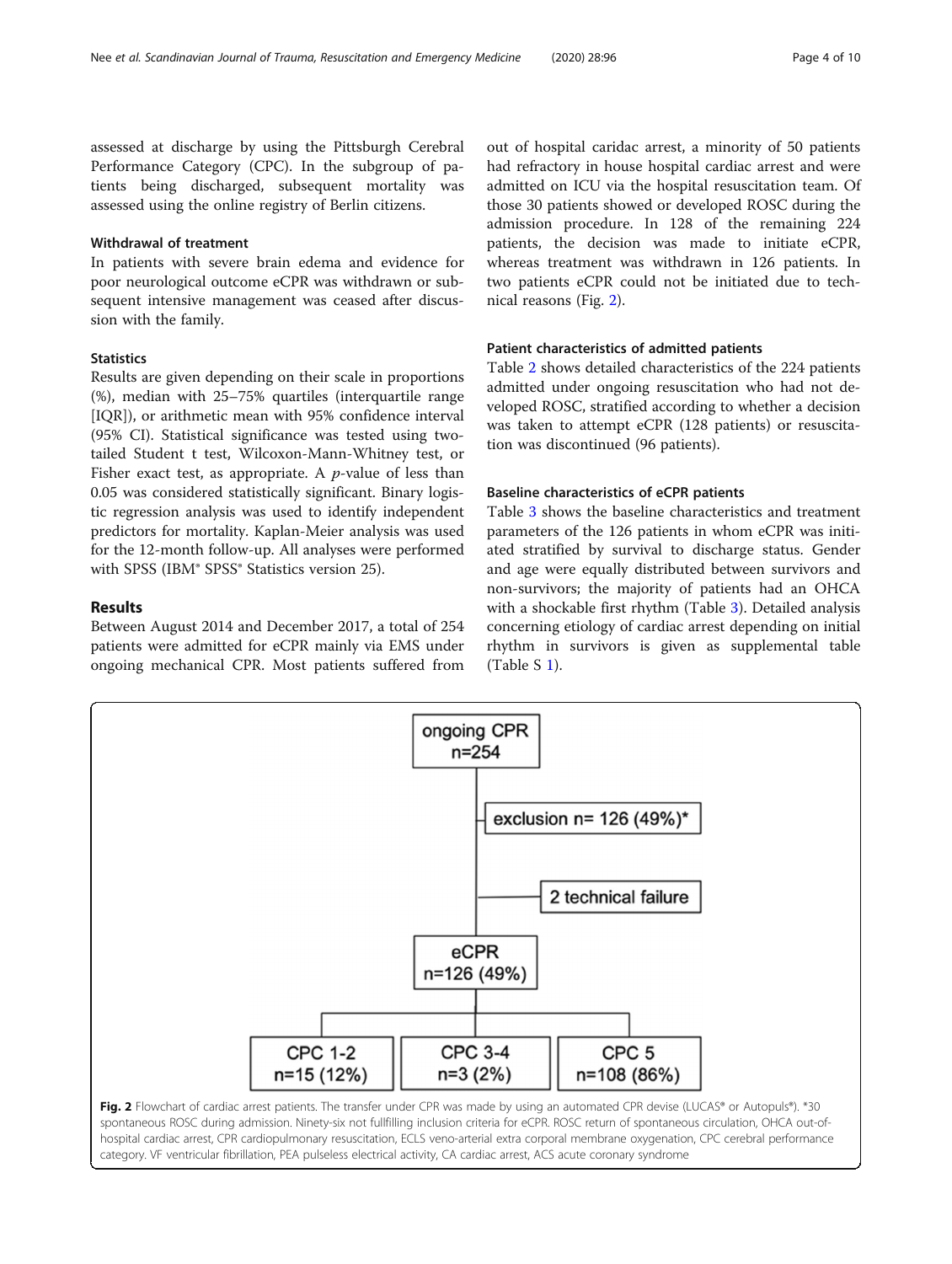| Characteristics of included and excluded patients |                     |                     |                       |         |
|---------------------------------------------------|---------------------|---------------------|-----------------------|---------|
| Variable                                          | All $n = 224$       | Inclusion $n = 128$ | Exclusion $n = 96$    | p-value |
| Gender (male)                                     | 175 (78.1%)         | 94 (73.4%)          | 81 (84.4%)            | n.s.    |
| Age (years)                                       | 54 (43-64)          | 52 (42-60.75)       | 56 (46-69)            | < 0.05  |
| OHCA                                              | 174 (77.7%)         | 87 (68%)            | 87 (90.6%)            | < 0.05  |
| EMS first rhythm (shockable)                      | 6 (42.86%)          | 64 (50%)            | 32 (33.3%)            | n.s.    |
| Rhythm on admission (shockable)                   | 52 (23.2%)          | 33 (25.78%)         | 19 (19.79%)           | n.s.    |
| Epinephrine (mg; total amount)                    | $7(5-10)$           | $7(4-10)$           | $8(5-10)$             | n.s.    |
| APACHE (admission)                                | $42(38-46)$         | 41 (38-45.75)       | 43 (38-47)            | n.s.    |
| Collapse to admission (min)                       | $63.5(50-80)$       | $57(45-67)$         | 75 (60-90)            | < 0.05  |
| Admission laboratory values                       |                     |                     |                       |         |
| pH                                                | $6.93(6.8 - 7.14)$  | $7.06(6.89 - 7.2)$  | $6.8(6.7-6.97)$       | < 0.05  |
| Lactate                                           | 143 (111.5–185)     | 137 (105-172)       | 153.5 (122.25-196.75) | < 0.05  |
| Potassium                                         | $4.6$ $(3.9 - 5.8)$ | $4.3(3.75-5.1)$     | $5.1(4.23 - 6.6)$     | < 0.05  |
| <b>INR</b>                                        | 1.79 (1.49–3.07)    | 1.81 (1.49-3.22)    | $1.79(1.41 - 2.74)$   | n.s.    |

<span id="page-4-0"></span>Table 2 Detailed characteristics of included and excluded patients for eCPR intervention

Data are given as median (25–75% interquartile range) or absolute numbers

OHCA out-of-hospital cardiac arrest, EMS emergency medical service, APACHE Acute Physiology And Chronic Health Evaluation, INR international normalized ratio

# Time intervals in eCPR patients

Survivors had a shorter time from beginning of collapse to admission (33 min (IQR 13–53) vs. 60 min (IQR 46– 70),  $p < 0.05$  as well as a shorter time from beginning of collapse to the start of eCPR (58 min (IQR 12–85) vs. 90 min (IOR 74–114),  $p < 0.05$ ).

# Initial laboratory values in eCPR patients

Time-of-admission laboratory testing showed that survivors, compared to non-survivors, had lower lactate levels (95 mmol/L (IQR 44–130) vs. 143 mmol/L (IQR 111– 178),  $p < 0.05$ ) and higher pH levels (7.2 (IQR 7.15–7.4) vs. 7.0 (IQR6.9–7.2),  $p < 0.05$ ).

# Treatment characteristics in eCPR patients

The need for blood volume resuscitation, erythrocyte transfusion, and fresh frozen plasma was lower in survivors compared to non-survivors (Table [3](#page-5-0)). Of all eCPRqualifying patients, 82/126 received immediate coronary angiography (CAG) and 67/126 (53.2%) received PCI; there was no significant difference concerning frequency of CAG or PCI between survivors and non-survivors. An initial brain CT and trauma CT sequence was performed in 63/126 (50%). Intracranial hemorrhage (ICH) was found in 5 patients, severe brain edema in 21 patients, and aortic dissection in 3 patients.

Median duration of ECLS was 89 h (49–154) in survivors and 12 h (5–44) in non-survivors ( $p < 0.05$ ). As expected, also the overall ICU treatment was longer in survivors, as reflected by a longer ventilation time.

# Outcome of eCPR patients

15/126 (11.9%) developed a good neurological outcome (CPC 1–2) and 3 patients (2.4%) were sent to neurorehabilitation with CPC 3–4. 108/126 (85.7%) patients died during eCPR due to development of a severe postresuscitation syndrome including breakdown of the coagulation cascade and/or severe abdominal compartment syndrome (clinical presentation and intra-abdominal pressure > 20) and/or multi-organ failure. Decision to stop eCPR was taken in an interdisciplinary manner. Eighteen patients (14.3%) had no complications during the treatment, so that we could stop the eCPR therapy with development of a sufficient spontaneous circulation (monitored by echocardiography) and they survived ultimately.

Longer timing to eCPR ( $p < 0.05$ ) and lower initial pH  $(p < 0.05)$  were identified as significant independent predictors for mortality in binary logistic regression analysis (Table [4\)](#page-6-0).

# Follow-up of eCPR survivors

Follow-up was attempted at 12 months post-admission for all survivors ( $n = 18$ ). Fourteen patients were alive, 2 patients had died within 12 months and 2 were lost to follow-up.

The Kaplan Meier analysis is given as supplemental figure (Fig.  $S_1$ ).

# Patients regaining ROSC before / without eCPR

Of the 30 patients who showed ROSC during the admission procedure, 8 (27%) were discharged with a good outcome (CPC 1–2). One additional patient, who had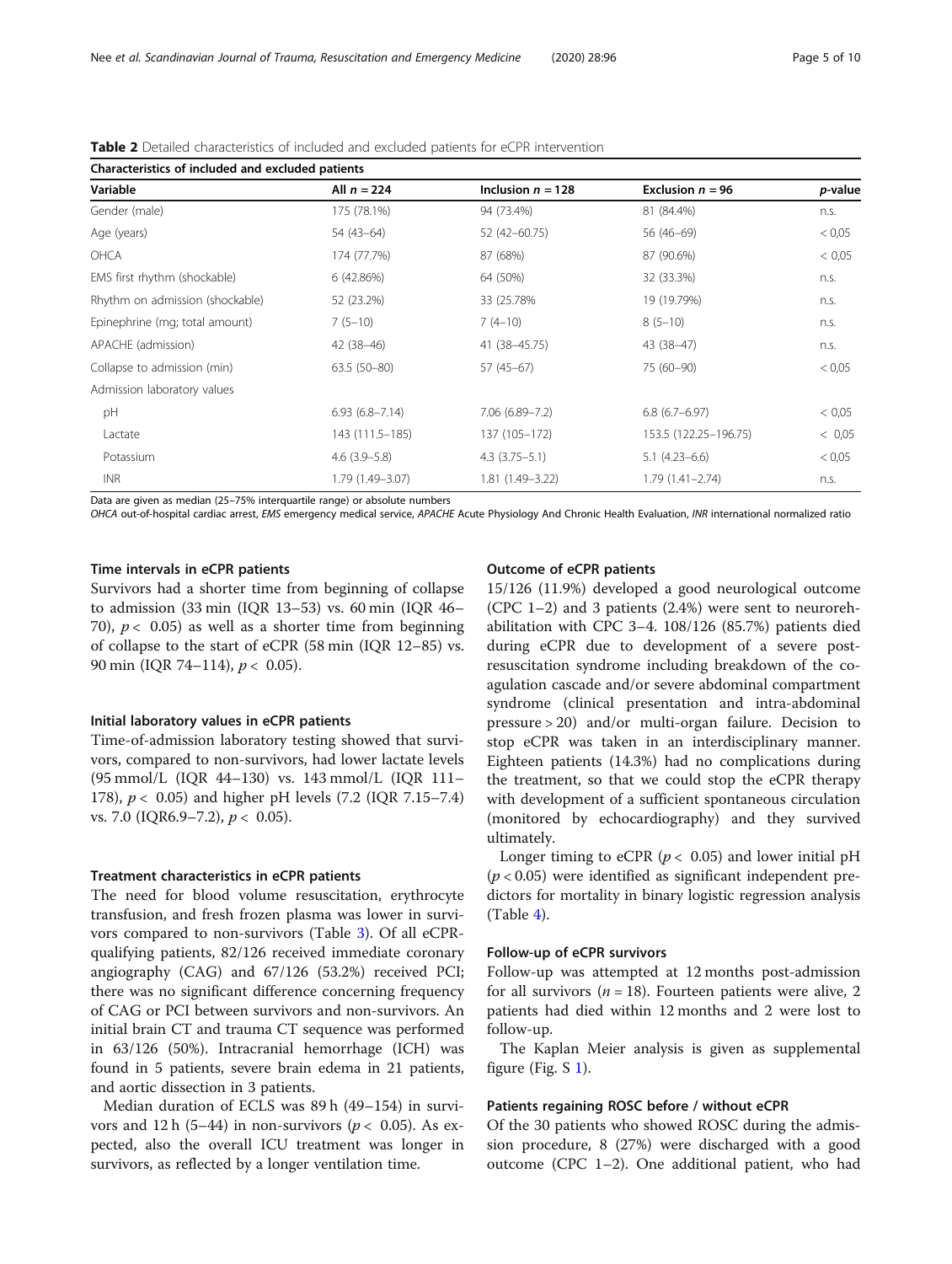| <b>Baseline characteristics</b>                |                   |                         |                      |         |
|------------------------------------------------|-------------------|-------------------------|----------------------|---------|
| Variable                                       | All $n = 126$     | Non-survivors $n = 108$ | Survivors $n = 18$   | p-value |
| Gender (male)                                  | 93 (74%)          | 79 (73%)                | 14 (78%)             | n.s.    |
| Age (years)                                    | $52(42-61)$       | $52(41-59)$             | 59 (46-66)           | n.s.    |
| OHCA                                           | 85 (67,5%)        | 77 (71%)                | 8 (44%)              | < 0.05  |
| EMS first rhythm (shockable)                   | 64 (51%)          | 53 (49%)                | 11 (61%)             | n.s.    |
| Rhythm on admission (shockable)                | 32 (25%)          | 24 (22%)                | 8 (44%)              | < 0.05  |
| Epinephrine (mg; total amount)                 | $7(4-10)$         | $7(4-11)$               | $5(1-7)$             | < 0.05  |
| Suspected cause of arrest                      |                   |                         |                      |         |
| Cardiac                                        | 76 (60%)          | 64 (59%)                | 12 (67%)             | n.s.    |
| Non-cardiac                                    | 50 (40%)          | 44 (41%)                | 6 (33%)              |         |
| APACHE (admission)                             | 41 (38-46)        | 42 (38-47)              | $39(37-43)$          | n.s.    |
| Ventilator time (hours)                        | $25(6-86)$        | $15(6-59)$              | 722 (242-1003)       | < 0.05  |
| eCPR related time intervals                    |                   |                         |                      |         |
| Collapse to admission (min)                    | $57(45-67)$       | $60(46 - 70)$           | $33(13-53)$          | < 0.05  |
| Collapse to eCPR (min)                         | 89 (73-111)       | $90(74 - 114)$          | 58 (12-85)           | < 0.05  |
| ECPR duration (hours)                          | $20.7(5.1-63)$    | $12(5-44.1)$            | 89 (49-153.7)        | < 0.05  |
| Admission laboratory values                    |                   |                         |                      |         |
| pH                                             | $7.1(6.9-7,2)$    | $7(6.9 - 7.2)$          | $7.2$ $(7.15 - 7.4)$ | < 0.05  |
| Lactate                                        | 137 (104-173)     | 143 (111-178)           | 95 (44-130)          | < 0.05  |
| Potassium                                      | $4.3$ $(3.7-5.1)$ | $4.4(3.8-5.2)$          | $4(3.5-4.5)$         | < 0.05  |
| <b>INR</b>                                     | $1.8(1.5-3.2)$    | $2(1.5-3.7)$            | $1.5(1.3-2.4)$       | < 0.05  |
| Blood and volume treatment during the 1st 24 h |                   |                         |                      |         |
| Red cell units                                 | $4(2-10)$         | $5.5(2-12)$             | $2.5(0-4.5)$         | < 0.05  |
| FFP (units)                                    | $5(0-12)$         | $6(0-12)$               | $4(0-10.3)$          | n.s.    |
| Volume first 24 h (liter)                      | $5(2.1-8)$        | $5.3(2.3-8.2)$          | $2.9(2.1-5.9)$       | n.s.    |
| Diagnostic procedures                          |                   |                         |                      |         |
| Coronary angiography                           | 82 (65%)          | 69 (64%)                | 13 (72%)             | n.s.    |
| Relevant coronary stenosis                     | 67 (53%)          | 56 (52%)                | 11 (61%)             | n.s.    |
| CT (full body scan)                            | 63 (50%)          | 49 (45%)                | 14 (78%)             | < 0.05  |
| Normal result                                  | 23 (18%)          | 13 (12%)                | 10 (56%)             |         |
| ICH                                            | 5 (4%)            | 4 (4%)                  | 1(6%)                |         |
| Brain edema                                    | 21 (17%)          | 20 (19%)                | 1(6%)                |         |
| Pulmonary embolism                             | 7(6%)             | 6(6%)                   | 1(6%)                |         |
| Aortic dissection                              | 3(2%)             | 3(3%)                   | $\mathbf 0$          |         |

<span id="page-5-0"></span>

| <b>Table 3</b> Baseline characteristics and treatment parameters of patients in whom eCPR was initiated stratified by survivor status |  |  |  |  |
|---------------------------------------------------------------------------------------------------------------------------------------|--|--|--|--|
|---------------------------------------------------------------------------------------------------------------------------------------|--|--|--|--|

Data are given as median (25–75% interquartile range) or absolute numbers

OHCA out-of-hospital cardiac arrest, EMS emergency medical service, CA cardiac arrest, APACHE Acute Physiology And Chronic Health Evaluation, eCPR

extracorporeal cardiopulmonary resuscitation, INR international normalized ratio, EK erythrocyte concentrate, FFP fresh frozen plasma, CT computer tomography, ICH intracranial hemorrhage

been excluded from eCPR due to failure to fulfil inclusion criteria regained ROSC during admission procedures and experienced a good outcome (CPC 1).

# **Discussion**

This study reports the successful establishment of an eCPR program in a tertiary care setting. Our main findings with respect to patient outcomes are 1) survival and good neurological outcome is significantly related to timing of intervention, 2) prolonged latency from collapse to initiation of eCPR and lower pH at admission were independent factors predicting mortality in patients undergoing eCPR, 3) a relevant number of patients scheduled for eCPR regained ROSC after long-time CPR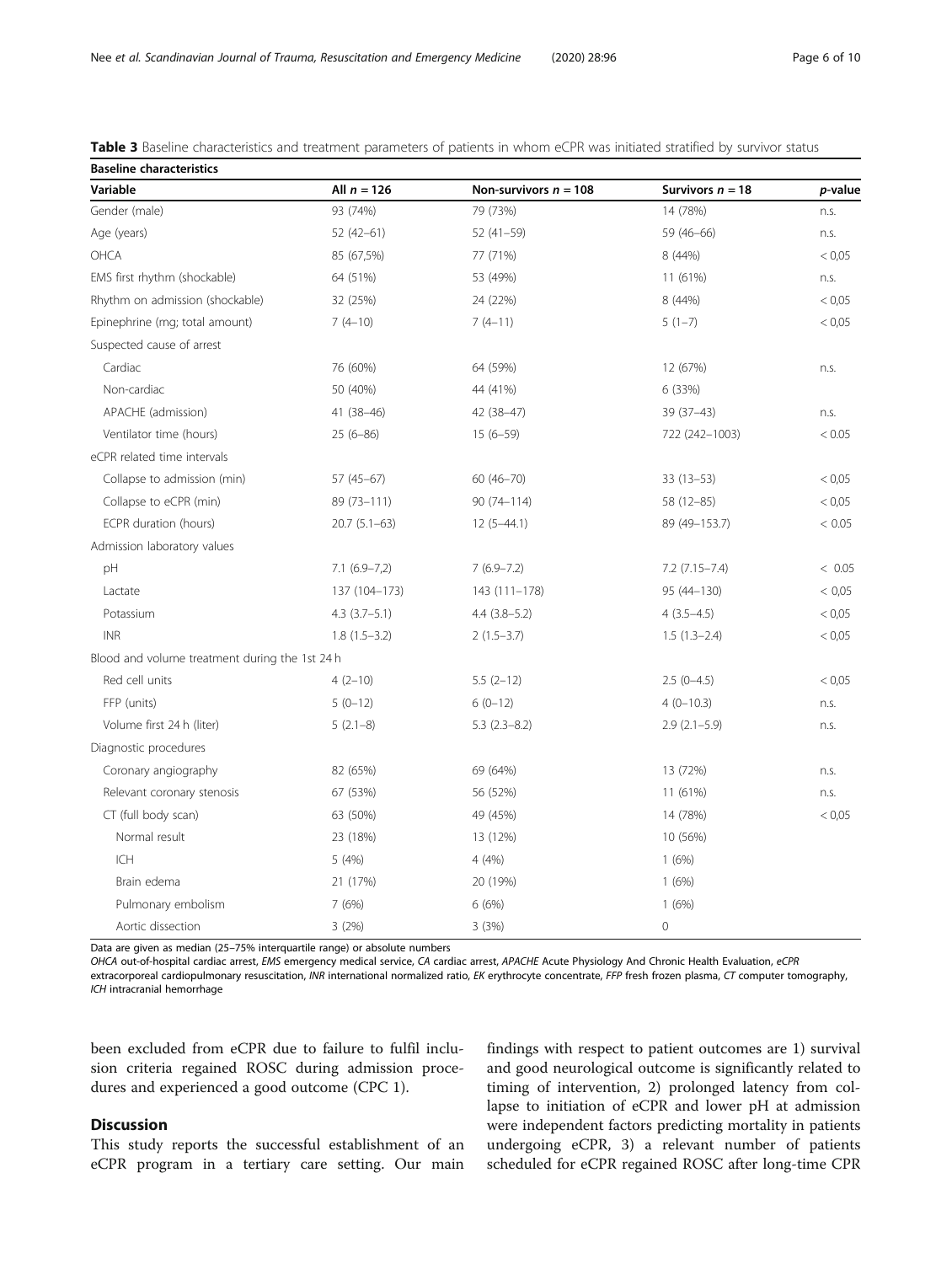<span id="page-6-0"></span>Table 4 Binary logistic regression analysis with mortality as dependent variable

| Model                     | В        | Std. Error | Wald  | Sig.t | Exp(B) |
|---------------------------|----------|------------|-------|-------|--------|
| (Constant)                | 47.570   | 20.650     |       |       |        |
| Gender                    | 0.696    | 1.189      | 0.343 | 0.558 | 2.006  |
| Age                       | 0.004    | 0.041      | 0.009 | 0.924 | 1.004  |
| Cardiac cause             | $-0.143$ | 1.155      | 0.015 | 0.902 | 0.867  |
| Time to eCPR <sup>a</sup> | 0.062    | 0.025      | 6.414 | 0.011 | 1.064  |
| First pH                  | $-6.340$ | 2.869      | 4.883 | 0.027 | 0.002  |
| First lactate             | $-0.012$ | 0.011      | 1.125 | 0.289 | 0.988  |
| Location <sup>b</sup>     | $-1.789$ | 1.483      | 1.455 | 0.228 | 0.167  |

Dependent variable mortality; <sup>a</sup>time from collapse to start of eCPR, <sup>b</sup> inhospital circulatory arrest; eCPR extracorporeal cardiopulmonary resuscitation

before or during hospital admission, and 4) patients surviving eCPR showed low mortality rates during a 12 month follow-up.

# Establishment of an eCPR program

We chose to systematically plan the establishment of an eCPR program including skill training of personnel involved and have built the program in the setting of a large tertiary care ICU. In our setting we have so far geared up the program to a frequency of approx. One to two admissions for eCPR per months. The overall rate of survival with good neurological outcome (CPC 1–2) achieved over a 4 year period among those in whom eCPR was initiated in our center was 12%.

Surprisingly a recent survey among USA ECMO centers in the Extracorporeal Life Support Organization (ELSO) registry revealed that almost all centers offering eCPR were academic (or teaching) hospitals but 60% perform less than 3 cases per year [\[4](#page-8-0)]. A retrospective analysis from the Vienna registry revealed that eCPR was performed in only seven patients out of 239 OHCA that fulfilled inclusion criteria, of whom only one patient had good neurological outcome [[5](#page-9-0)]. On the other hand increasing numbers of centers report improved survival of OHCA patients treated with eCPR [\[6](#page-9-0)–[8](#page-9-0)].

Obviously eCPR is not only associated with logistical but also substantial ethical challenges. Patient preferences are frequently unknown when CPR is started and information on medical history is limited. We have built our program on the opinion that the goal of eCPR should be to maximize chances for survival with good neurological outcome (CPC 1 or 2) while minimizing the chances for survival with poor neurological outcomes (CPC 3–5) or subsequent short-term mortality. Two strategies appear essential for achieving this goal: 1) careful and deliberate decisions to initiate (or not initiate) eCPR and 2) conducting subsequent ICU therapy (escalation, deescalation, withdrawl) based on neurological prognosis. In our views SOPs are helpful for both aspects.

#### Inclusion criteria

Recommendations based on robust evidence concerning indication and inclusion criteria for eCPR are lacking. Threshold values for age, time interval since collaps and certain laboratory values are unavoidably arbitrary; systematic data collection, e.g. in international registries is urgently needed to establish a growing evidence base. In individual cases the inclination of teams to deviate from inclusion criteria and be less restrictive is understandable, in particular in the absence of strong evidence.

Surprisingly, many other eCPR centers do not seem to have formal inclusion and exclusion criteria and make case-by-case decisions regarding eCPR. As most studies used retrospective data with no formal inclusion and exclusion criteria, the interpretation of survival rates and outcome suffers a pre-selection bias that needs to be taken into account. Nevertheless a meta-analysis showed lower lactate, higher pH and shorter low-flow time to be associated with better outcome, in line with our results [\[9](#page-9-0)].

Bartos et al. reported their inclusion criteria for eCPR as follows:18 to 75 years of age, OHCA of presumed cardiac origin) initial rhythm of VF/VT, received 3 direct current shocks for VF/VT without ROSC or shock resulting in ongoing pulseless electrical activity or asystole, received amiodarone 300 mg, body habitus accommodating a Lund University Cardiac Arrest System automated CPR device, and estimated transfer time to the CCL of  $<$  30 min [[8](#page-9-0)].

In our center we regarded 90 min as the upper timelimit until patients had to be on ECMO wich translates into a maximum 60 min CPR until arrival at our ICU. Although the maximum age was higher with 75 years, they report a higher survival rate. This underlines the importance of CPR-duration for neurological prognosis of the patients and argues for a strict attachment to predefined inclusion criteria.

But even though we implemented a list of in- /exclusion criteria at our center as well for EMS-transport to the hospital with ongoing CPR as for ECMOimplantation after arrival in the hospital (Table [1\)](#page-2-0), the final decision allways stays with the team in charge. Espeacially the EMS-Teams on scene did not always adhere to our recommendations and transported under ongoing CPR although inclusion criteria for ECMOimplantation were not met.

# Importance of time to inititation of eCPR

According to our data one of the main determinants of success is time between collapse and initiation of eCPR. This is consistent with reports in the literature. There is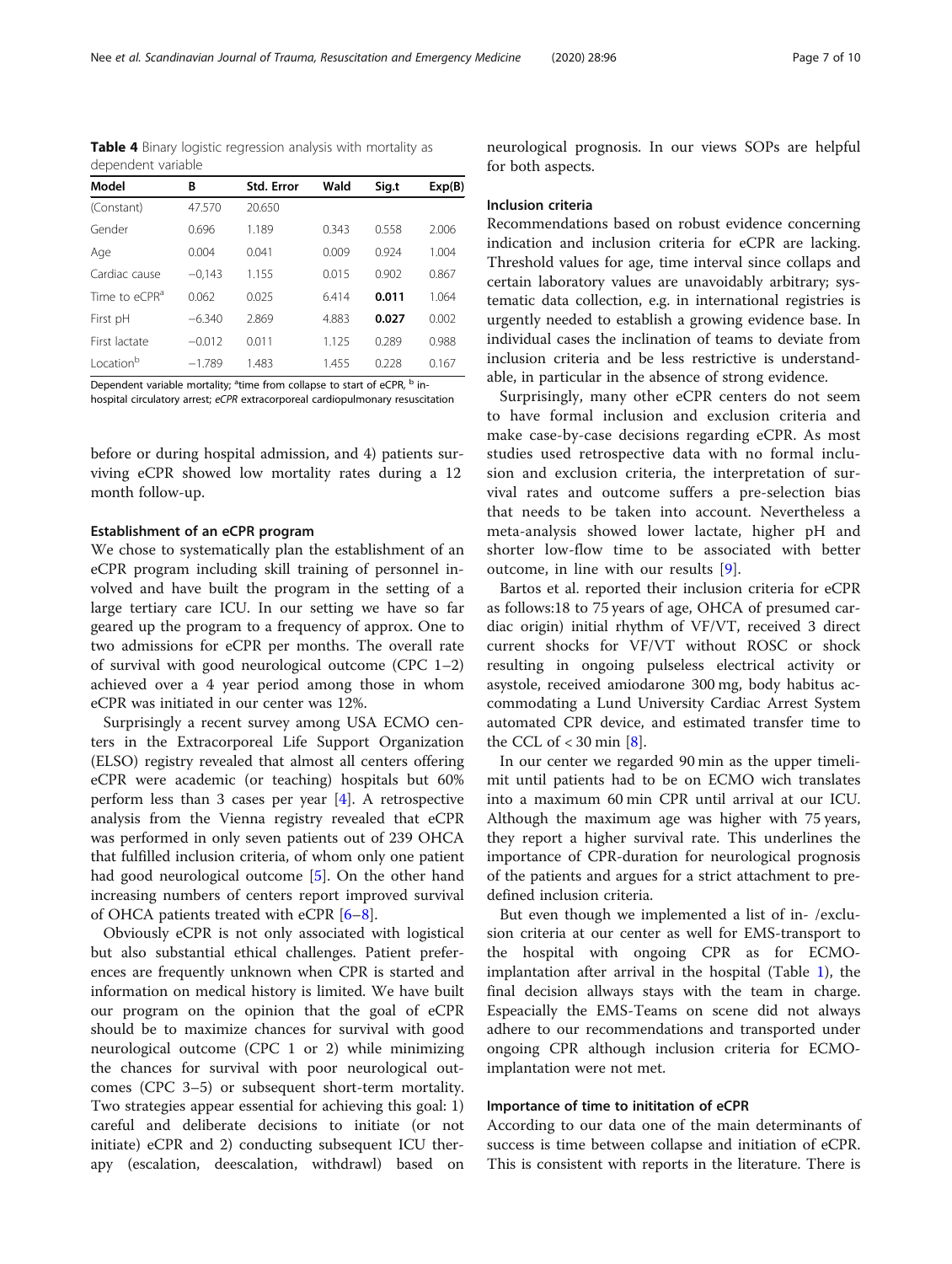evidence that conventional CPR only achieves a maximum of 25% of normal cardiac output  $[10, 11]$  $[10, 11]$  $[10, 11]$  $[10, 11]$ . Thus small retrospective studies and case series that revealed a survival benefit of eCPR compared to standard treatment demonstrated greater survival with shorter arrestto-eCPR time interval [\[12,](#page-9-0) [13\]](#page-9-0).

Wengenmaier et al. showed significant differences in survival between IHCA and OHCA patients; time to eCPR was significantly shorter in IHCA patients [\[14](#page-9-0)]. Other data comparing survival rates after eCPR between OHCA and IHCA showed no difference in outcome but higher survival rates were achieved if time to eCPR was  $\langle 75 \text{ min} \t{15}$ . A current review incorporating available studies revealed a 50% survival rate in IHCA patients if eCPR initiation following cardiac arrest was < 30 min, 30% if time to eCPR was 30–60 min, and 18% if it was > 60 min. In OHCA patients, survival rates were 15–20% even if time from arrest to eCPR was  $< 60$  min [[16\]](#page-9-0). Bartos et al. demonstrated a similar correlation of neurologic intact survival and time to succesful establishment of extracorporeal circulation in a cohort of 160 OHCA patients [\[8](#page-9-0)]. Our results also emphasize that an overall time requirement for patient transfer, decision, and intervention, i.e.start of eCPR < 60 min was associated with higher survival rates. There are basically two strategies to improve the time interval between collaps and eCPR: 1) early decision to rapidly transfer the patient to a CAC and 2) performing eCPR pre-clinically in selected settings. While the former requires a paradigm shift for EMS teams, the latter has considerable logistical implications. A recent trial in Paris compared outcomes during two periods without (period 1) and with (period 2) implementation of a protocol that included pre-clinical start of eCPR to optimize the timing. Survival rates were higher during the second period [\[6](#page-9-0)]. Survival between pre- hospital and in-hospital eCPR was similar when implementation occurred within 60 min, as well as when time to implementation exceeded 60 min. Interestingly in both groups survival and CPC outcome improved from period 1 to period 2, indicating that the main effect may have been due to a more aggressive and protocoldriven approach rather than a specific mode of provision. Further analysis of the Paris data revealed somewhat conflicting results because low-flow duration greater than 60 min was not significantly associated with lower survival rates. The authors explain this by a possible selection bias in favor of in-hospital eCPR [[17\]](#page-9-0). In addition, more patients in period 2 received coronary angiography and PCI.

Retrospective data from Australia revealed a high number of patients with good outcome following initiation of eCPR within 45 min of circulatory arrest in primarily IHCA patients, and pre-ECLS lactate was found to be predictive for mortality; however, the decision for eCPR was made individually without standardized inclusion criteria [\[18](#page-9-0)].

Current guidelines emphasize starting eCPR in selected patients within 60 min [[19](#page-9-0)].

However, as our data and other results show, this timeline cannot be achieved in every patient, especially after OHCA due to many circumstances.

# Importance of neurological assessment and prognostication

Neurological assessment in our program includes repetitive neurological examination, neurophysiological testing (SSEP, EEG), circulating concentrations of neuron specific enolase (NSE; limited by hemolysis due to eCPR device) and brain imaging (CT with determination of gray-white matter ratio (GWR)). Results of all tests are taken into account for the neurological prognosis, which is not made earlier than 3 days after arrest. It should be noted, that this assesment is recommended by current guidelines only for post cardiac arrest patient with initial ROSC not undergoing eCPR. There is a strong need to define and validate the optimal neuroprognostication strategy in the subgroup of eCPR patients.

# Late ROSC

Interestingly, a relevant number of patients under ongoing CPR that were transferred to our center for eCPR were found to have regained ROSC during the admission procedure and before the start of eCPR  $(n = 31)$ . Nine patients survived and were discharged with good neurological outcome. We consider this as a secondary benefit of implementing a 24/7 eCPR program. Although it remains speculative, we assume that in the majority of these cases, ACLS would probably have been stopped earlier at the scene if EMS would not have decided to transport the patient to our CAC for eCPR.

# Strength and limitations

Our analysis has several strength and limitations. The strength includes a comparatively large sample size of patients treated in a single center, the coverage of all patients referred for eCPR and not only those accepted, the implementation of in- and exclusion criteria, which reduces interpretation bias and the inclusion of data on outcomes after hospital discharge.

The limitations include the fact that this is a retrospective analysis of clinical routine data, the heterogeneity of the patient group with diverse causes of circulatory arrest and multiple comorbidities (mixed analyses OHCA and IHCA,Table S [2\)](#page-8-0). Furthermore, data obtained pre-clinically and reported by the EMS team may be imprecise, especially with respect to time lines and time intervals and information regarding sufficient bystander CPR.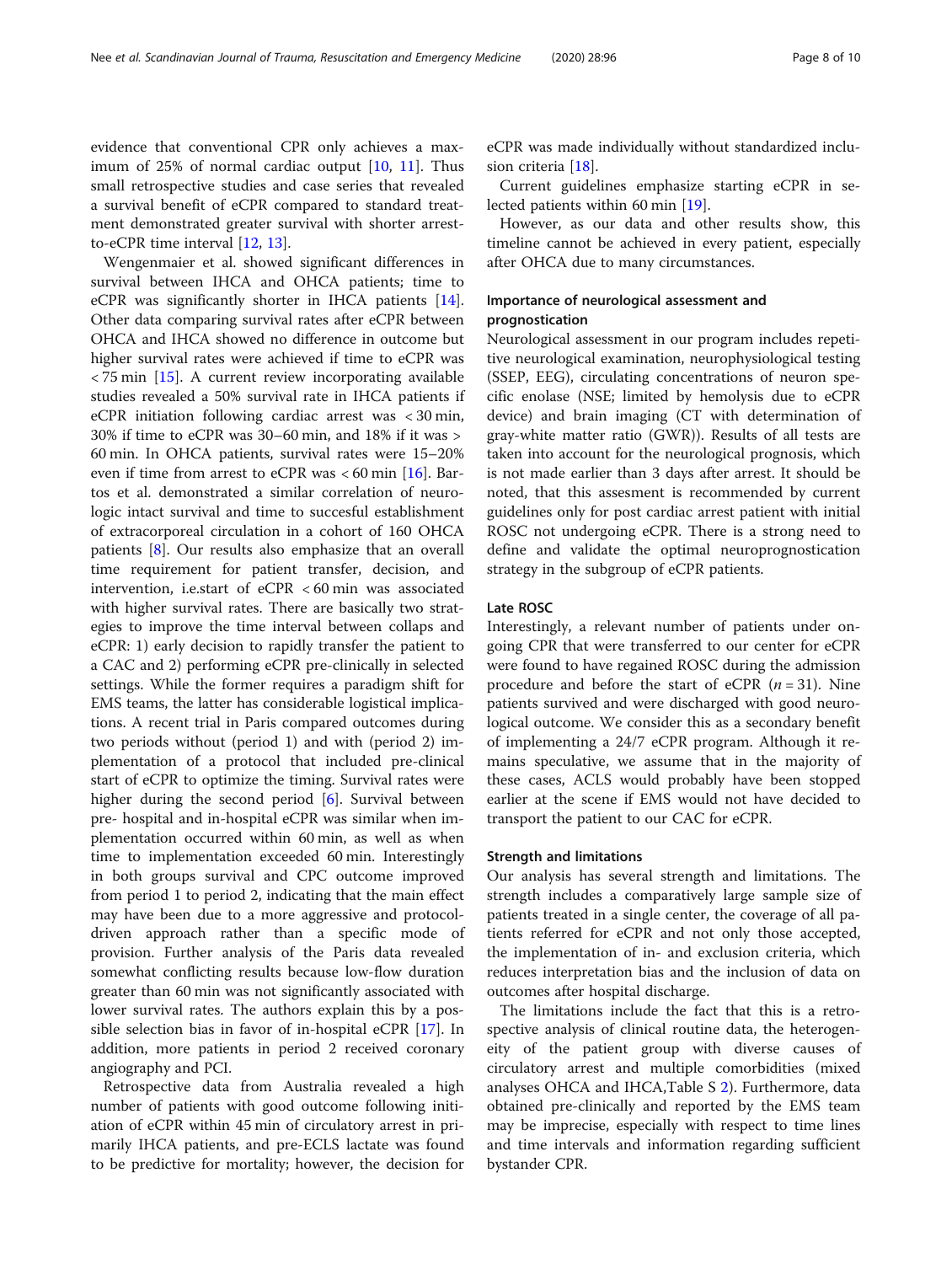<span id="page-8-0"></span>As background information regarding prior medical history as well as circumstances of the collapse frequently become uncovered after admission to the hospital unfortunately, some cases were transferred by EMS for ECMO although clearly not matching local inclusion criteria.

# Conclusion

Establishing an eCPR programm requires careful planning, skill training, substantial resources and interdisciplinary expertise. It can be life-saving for a subset of individuals with refractory circulatory arrest, with time to initiation of eCPR being a main determinant of survival.

In this investigation survivors had a shorter time from beginning of collapse to admission as well as a shorter time from beginning of collapse to the start of eCPR.

Longer timing to eCPR and lower initial pH were identified as significant independent predictors for mortality.

# Future perspectives

Highlighting the complexity of eCPR and the association of higher patient volume with improved survival, a recent position paper by The International ECMO Network (ECMONet) and ELSO recommend eCPR to be performed in high volume centers (Comprehensive Care Centers) with defined eCPR criteria and a structured post-circulatory arrest pathway [\[20\]](#page-9-0).

Such centers are recommended to bundle expertise and improve treatment quality, resulting in a higher proportion of patients with good neurological outcome after circulatory arres [\[21](#page-9-0), [22](#page-9-0)].

Along the same lines a current consensus statement of acute care societies in Germany under the patronage of the German Resuscitation Council emphasizes the importance of structure and experience and recommends a minimum case load of 30 patients undergoing eCPR per year based on an implemented pathway to ensure quality and experience [\[19](#page-9-0), [20](#page-9-0), [23](#page-9-0), [24\]](#page-9-0).

There is a strong need to define and validate the optimal neuroprognostication strategy in the subgroup of eCPR patients.

# Supplementary information

Supplementary information accompanies this paper at [https://doi.org/10.](https://doi.org/10.1186/s13049-020-00787-w) [1186/s13049-020-00787-w](https://doi.org/10.1186/s13049-020-00787-w).

Additional file 1: Table S1. Detailed information concerning etiology of cardiac arrest depending of initial rhythm (survivors).

Additional file 2: Figure S1. Kaplane-Meiersurvival analysis, 2 patients lost of follow up+.

Additional file 3: Table S2. Baseline parameter according (A) location of arrest and (B) cause of arrest.

# Acknowledgments

We greatly appreciate the dedication and support of all staff members at the ICU and all clinical teams involved in the care of the reported patients, in particular the members of the cardiology, surgery and neurology service. We also acknowledge the continuous support of EMS teams and thank the Berlin Fire Department.

#### Authors'contributions

JN, CS and JMK designed the study, participated in enrolment and data acquisition, and headed preparation of the manuscript. RB assisted with statistical data analyses. RK, DZ, TS, PE, LN, and DH helped with patient recruitment. CL, CJP, KUE and supervised the preparation of the manuscript. All authors have reviewed and approved the final version of the manuscript.

#### Funding

Open Access funding enabled and organized by Projekt DEAL.

# Availability of data and materials

All data generated or analysed during this study are included in this published article.

#### Ethics approval and consent to participate

The local ethics committee (Charité – Universitaetsmedizin, Berlin, Germany) has approved this analysis.

#### Consent for publication

Not applicable.

# Competing interests

C. Storm has received remuneration for presentations, travel costs and partial technical or material support from Philips, BD BARD, Zoll, Benechill and Xenios. C. Leithner has received remuneration for presentations and travel costs from BD BARD. J. Nee received honorarium and travel costs for presentations from BD BARD and Xenios AG. D. Zickler has received remuneration for presentations and travel costs from Baxter Healthcare Ltd. R. Koerner has received remuneration for presentations from Maquet, Fresenius and Zoll. All other authors have no potential conflicts of interest to declare.

# Author details

<sup>1</sup> Department of Nephrology and Medical Intensive Care, Charité-Universitätsmedizin Berlin, Augustenburger Platz 1, 13353 Berlin, Germany. <sup>2</sup>Department of Emergency and Intensive Care Medicine, Ernst von Bergmann Klinikum, Charlottenstraße 72, 14467 Potsdam, Germany. <sup>3</sup>Department of Neurology and Experimental Neurology Charité-Universitätsmedizin Berlin, Augustenburger Platz 1, 13353 Berlin, Germany.

# Received: 28 April 2020 Accepted: 10 September 2020 Published online: 23 September 2020

#### References

- 1. Wibrandt I, Norsted K, Schmidt H, et al. Predictors for outcome among cardiac arrest patients: the importance of initial cardiac arrest rhythm versus time to return of spontaneous circulation, a retrospective cohort study. BMC Emerg Med. 2015;15:32.
- 2. Link MS, Berkow LC, Kudenchuk PJ, et al. Part 7: adult advanced cardiovascular life support: 2015 american heart association guidelines update for cardiopulmonary resuscitation and emergency cardiovascular care. Circulation. 2015;132:S444–64.
- 3. Sandroni C, Cariou A, Cavallaro F, et al. Prognostication in comatose survivors of cardiac arrest: an advisory statement from the European Resuscitation Council and the European Society of Intensive Care Medicine. Resuscitation. 2014;85(12):1779–89.
- 4. Tonna JE, Johnson NJ, Greenwood J, et al. Practice characteristics of emergency department extracorporeal cardiopulmonary resuscitation (ecpr) programs in the United States: the current state of the art of emergency department extracorporeal membrane oxygenation (ed ecmo). Resuscitation. 2016;107:38–46.